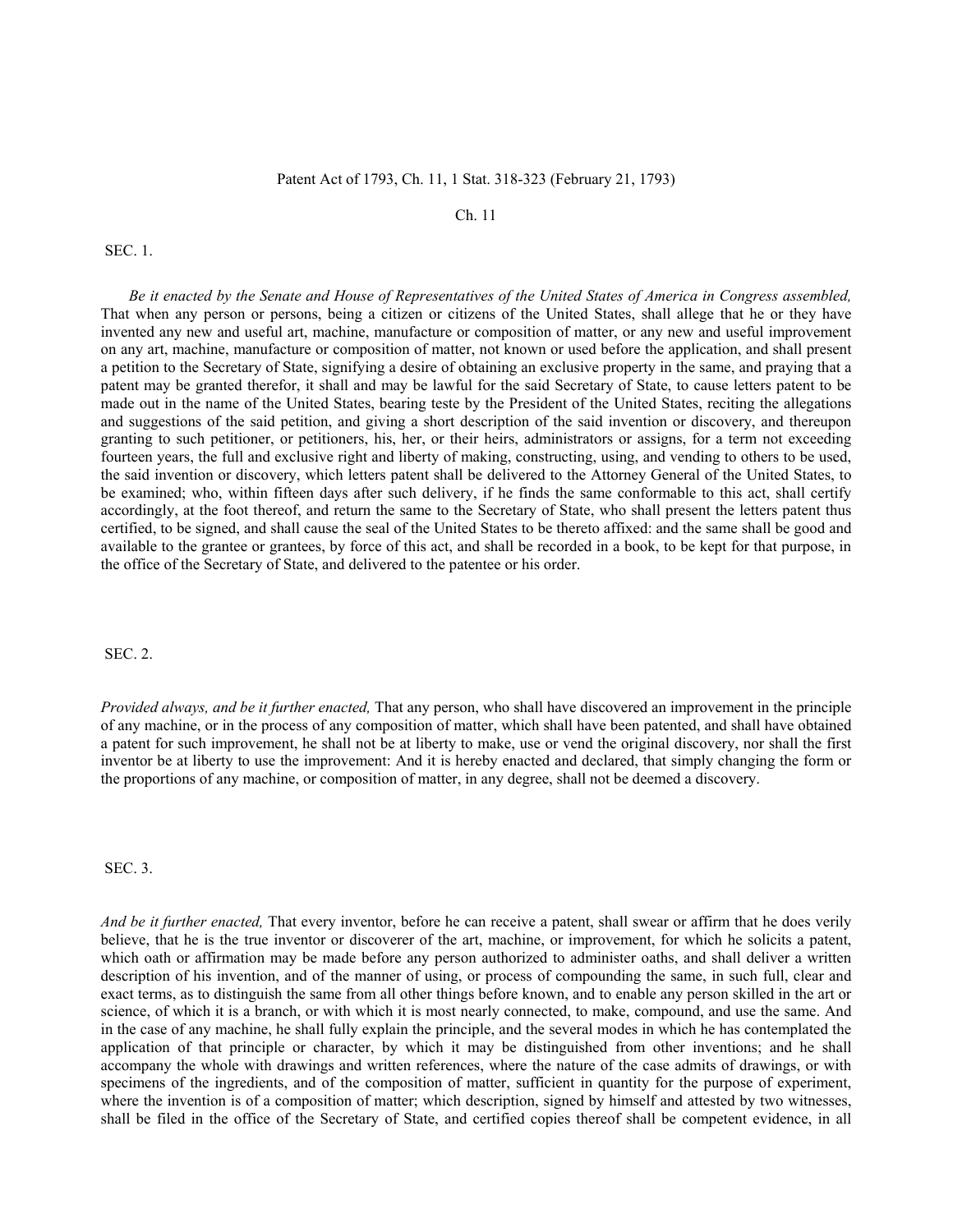courts, where any matter or thing, touching such patent-right, shall come in question. And such inventor shall, moreover, deliver a model of his machine, provided, the secretary shall deem such model to be necessary.

### SEC. 4.

*And be it further enacted,* That it shall be lawful for any inventor, his executor or administrator to assign the title and interest in the said invention, at any time, and the assignee having recorded the said assignment, in the office of the Secretary of State, shall thereafter stand in the place of the original inventor, both as to right and responsibility, and so the assignees of assigns, to any degree.

SEC. 5.

*And be it further enacted,* That if any person shall make, devise and use, or sell the thing so invented, the exclusive right of which shall, as aforesaid, have been secured to any person by patent, without the consent of the patentee, his executors, administrators or assigns, first obtained in writing, every person so offending, shall forfeit and pay to the patentee, a sum, that shall be at least equal to three times the price, for which the patentee has usually sold or licensed to other persons, the use of the said invention; which may be recovered in an action on the case founded on this act, in the circuit court of the United States, or any other court having competent jurisdiction.

SEC. 6.

*Provided always, and be it further enacted,* That the defendant in such action shall be permitted to plead the general issue, and give this act and any special matter, of which notice in writing may have been given to the plaintiff or his attorney, thirty days before trial, in evidence, tending to prove, that the specification, filed by the plaintiff, does not contain the whole truth relative to his discovery, or that it contains more than is necessary to produce the described effect, which concealment or addition shall fully appear to have been made, for the purpose of deceiving the public, or that the thing, thus secured by patent, was not originally discovered by the patentee, but had been in use, or had been described in some public work anterior to the supposed discovery of the patentee, or that he had surreptitiously obtained a patent for the discovery of another person: in either of which cases, judgment shall be rendered for the defendant, with costs, and the patent shall be declared void.

SEC. 7.

*And be it further enacted,* That where any state, before its adoption of the present form of government, shall have granted an exclusive right to any invention, the party, claiming that right, shall not be capable of obtaining an exclusive right under this act, but on relinquishing his right under such particular state, and of such relinquishment his obtaining an exclusive right under this act shall be sufficient evidence.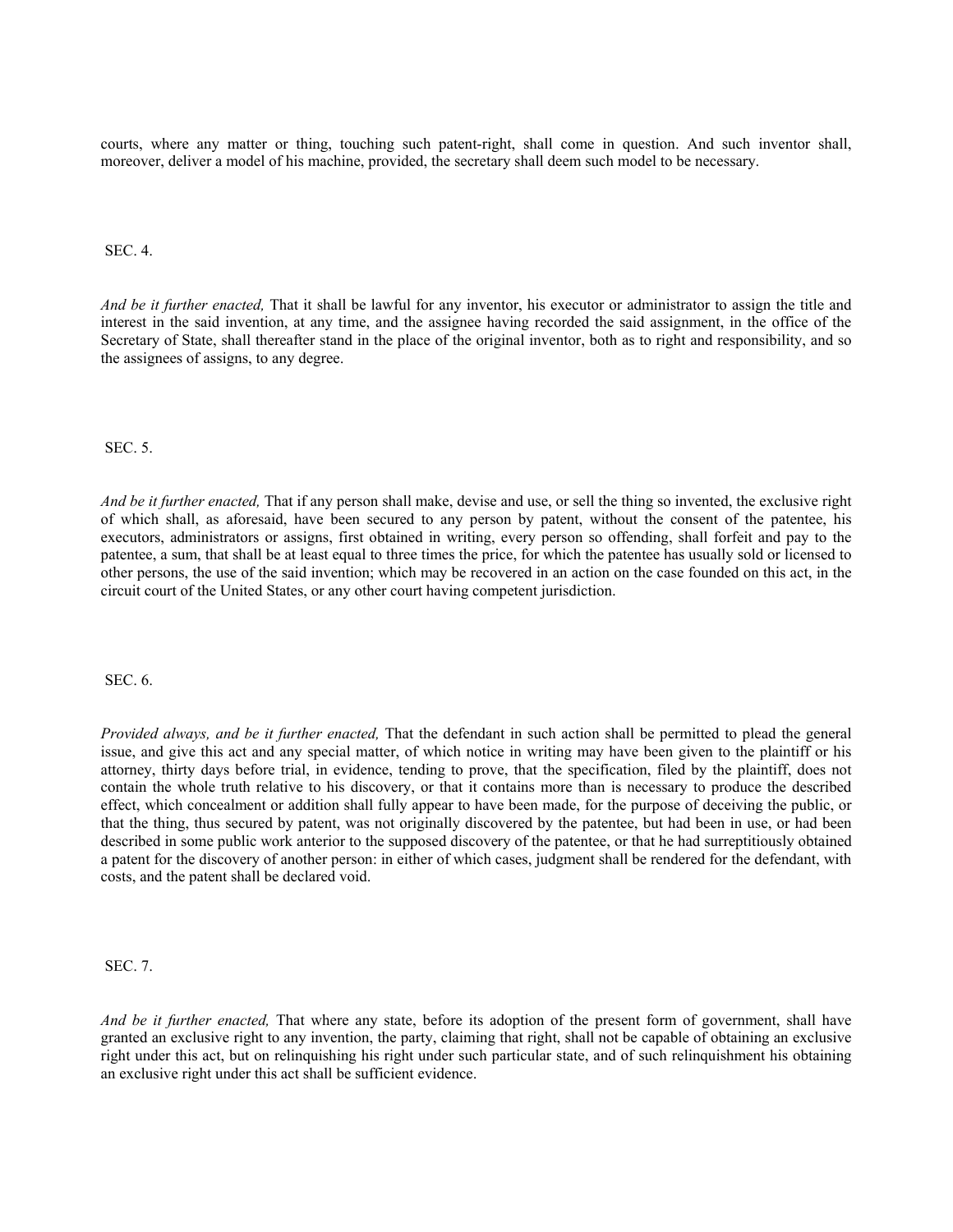## SEC. 8.

*And be it further enacted,* That the persons, whose applications for patents, were, at the time of passing this act, depending before the Secretary of State, Secretary at War, and Attorney General, according to the act, passed the second session of the first Congress, intituled ''An act to promote the progress of useful arts,'' on complying with the conditions of this act, and paying the fees herein required, may pursue their respective claims to a patent under the same.

### SEC. 9.

*And be it further enacted,* That in case of interfering applications, the same shall be submitted to the arbitration of three persons, one of whom shall be chosen by each of the applicants, and the third person shall be appointed by the Secretary of State; and the decision or award of such arbitrators, delivered to the Secretary of State, in writing and subscribed by them, or any two of them, shall be final, as far as respects the granting of the patent: And if either of the applicants shall refuse or fail to chuse an arbitrator, the patent shall issue to the opposite party. And where there shall be more than two interfering applications, and the parties applying shall not all unite in appointing three arbitrators, it shall be in the power of the Secretary of State to appoint three arbitrators for the purpose.

SEC. 10.

*And be it further enacted,* That upon oath or affirmation being made, before the judge of the district court, where the patentee, his executors, administrators or assigns reside, that any patent, which shall be issued in pursuance of this act, was obtained surreptitiously, or upon false suggestion, and motion made to the said court, within three years after issuing the said patent, but not afterwards, it shall and may be lawful for the judge of the said district court, if the matter alleged shall appear to him to be sufficient, to grant a rule, that the patentee, or his executor, administrator or assign show cause, why process should not issue against him to repeal such patent. And if sufficient cause shall not be shown to the contrary, the rule shall be made absolute, and thereupon the said judge shall order process to be issued against such patentee, or his executors, administrators or assigns, with costs of suit. And in case no sufficient cause shall be shown to the contrary, or if it shall appear that the patentee was not the true inventor or discoverer, judgment shall be rendered by such court for the repeal of such patent; and if the party, at whose complaint, the process issued, shall have judgment given against him, he shall pay all such costs, as the defendant shall be put to, in defending the suit, to be taxed by the court, and recovered in due course of law.

SEC. 11.

*And be it further enacted,* That every inventor, before he presents his petition to the Secretary of State, signifying his desire of obtaining a patent, shall pay into the treasury thirty dollars, for which he shall take duplicate receipts; one of which receipts he shall deliver to the Secretary of State, when he presents his petition; and the money, thus paid, shall be in full for the sundry services, to be performed in the office of the Secretary of State, consequent on such petition, and shall pass to the account of clerk-hire in that office. *Provided nevertheless,* That for every copy, which may be required at the said office, of any paper respecting any patent, that has been granted, the person, obtaining such copy,